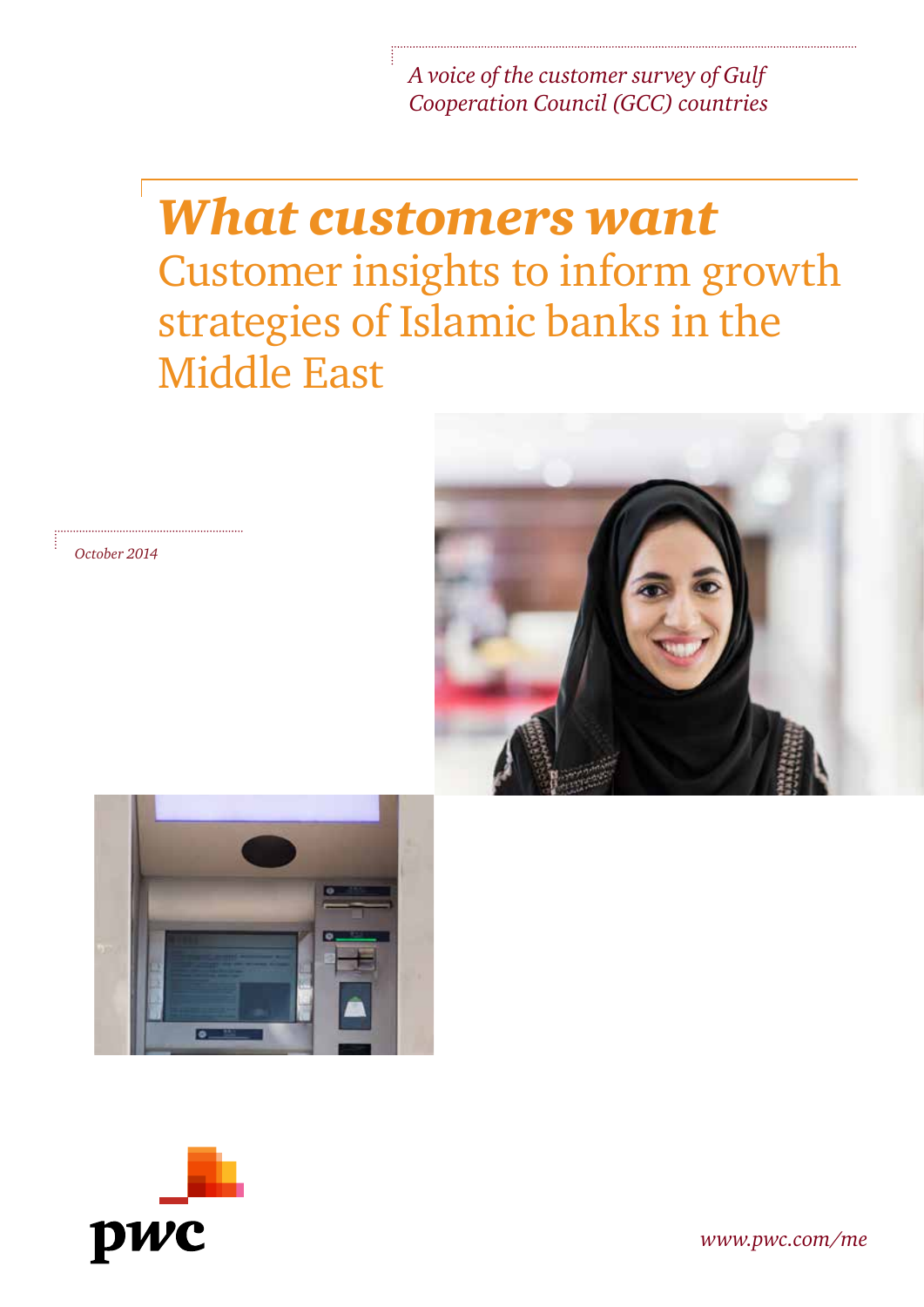## *Foreword*

The setting is ripe for rapid growth at the GCC's Islamic banks. Growing populations and economies, with high proportions of Muslims, are creating a market with huge potential. But there are challenges for the Islamic banking industry in the Middle East; it is a relatively young industry with most Islamic banks being less than 40 years old that are trying to compete, differentiate and grow in a crowded and fragmented regional and global marketplace. Rapidly changing developments in technology and growing aspirations of customers make this challenge even greater.

More broadly, Islamic banking is becoming accepted as a significant part of the global banking sector and as one of the means to increase financial inclusion using an alternative philosophy. Commercially, Goldman Sachs, the International Finance Corporation, and the governments of the UK, South Africa, and Hong Kong have used Islamic finance offerings as a way to raise funds and invest using the tenants of Shariah. As Islamic finance increasingly becomes an institutionalized part of the world's capital markets, Islamic banks stand to reap the rewards and Islamic banking assets have the potential to expand rapidly.

However, Islamic banks appear to be finding growth hard to achieve, perhaps because any increase in banking assets is spread across so many institutions in the region. If they are to differentiate, grow and become market leaders they need to become more customer-centric, which means understanding and responding to what customers want. But, what is it customers, and as importantly potential customers, want? What's important, and what's not?

To help provide some insight, and we hope to create a debate about the opportunities for the region's Islamic Banks, we commissioned a survey of retail banking customers to find out. Here's what we found, and what we think banks might want to consider in their strategies to compete, differentiate and grow.

Ashruff Jamall Partner, Global Islamic Financial Services Leader

## *Contents*

| Foreword                                                                                              | 3  |
|-------------------------------------------------------------------------------------------------------|----|
| <b>Executive summary</b>                                                                              | 4  |
| A perception gap<br>An issue for Islamic banks that presents huge<br>opportunity                      | 8  |
| <b>What's important to customers</b><br>Aspirations and needs of customers and potential<br>customers | 12 |
| <b>Bricks versus clicks</b><br>Technology as a springboard for growth                                 | 14 |
| What women want<br>Looking again at how to grow the female<br>customer base                           | 16 |
| <b>Contacts</b>                                                                                       | 17 |
| <b>Methodology</b>                                                                                    | 18 |

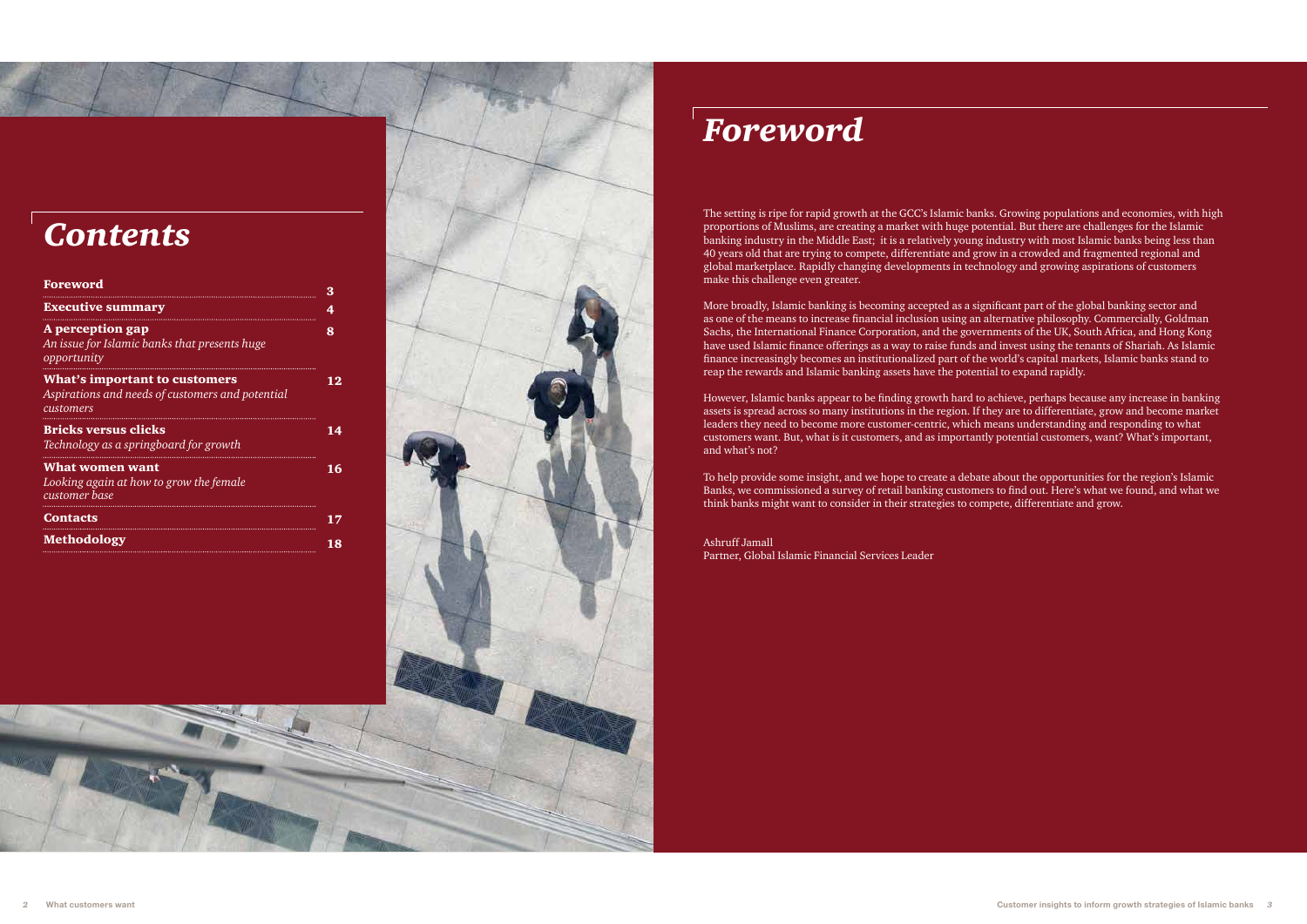## *Executive summary*

Islamic banks find themselves at crossroads; the growth they have achieved on the back of religious faith is beginning to slow down and their customers are becoming more discerning. There is huge potential for the region's Islamic Banks but there are challenges to overcome.

We believe that Islamic banks may be missing a huge opportunity within the Muslim population due to a perception problem – a perception amongst existing customers, and potential customers, that Islamic banks are not true to Shariah values. As an intrinsically valuesbased industry, Islamic banks must address this perception issue.

Service levels are found wanting, and Islamic banks generally rated lower than conventional banks in terms of service provision such as well- located ATMs, a good branch network, a good reputation and good internet banking products. Unless Islamic banks can narrow the services gap, and create a 'customer-centric' mindset, they will find it difficult to continue to win over new customers, especially given the practical difficulties of switching bank accounts in the Middle East. This is especially important as more customers prefer and use digital platforms such as online and mobile banking.

As the industry matures it will need to transition from being attractive solely because of its values - adherence to Shariah principles - to being competitive with and against other Islamic banks and conventional banks from a customer service perspective. But, for those that can get it right, there is huge potential to create a truly differentiated Islamic Banking offering.

> *The growth of the Muslim population will be double the rate of non-Muslims in the period to 2025*

*The world's Muslim population is forecast to expand by a third (600 million people) by 2030*

### *Values drive decisions:* a perception gap

Islamic values are what primarily drive the decisions and behaviours of Islamic Finance customers, however worryingly for Islamic banks many customers expressed skepticism of Islamic banks actually living up to these values. Only half (52%) of existing Islamic bank customers agreed\* with the statement that their provider was 'an Islamic bank and followed Islamic Shariah'.

### *A missed opportunity*

The survey data suggests that Islamic banks may be missing a huge opportunity with their customers, and the Muslim population, due to a perception gap. Banks looking to grow by attracting a greater market share of the Muslim population need to build trust amongst their core customer base and more clearly communicate and demonstrate their Islamic values. As an intrinsically values based industry, Islamic banks must address this problem of perception.

To best capitalise on the opportunity in the Islamic banking sector, institutions will need to realise that merely branding themselves as Islamic is not enough – they can't just talk the talk, Islamic banks need to walk the talk. Articulating more clearly the values of the bank, and clearly demonstrating action and fulfilment of their values may help banks to close this perception gap and attract greater market share of the Muslim population.

### *Awareness and understanding of Islamic banking*

Just over half of respondents say that they are familiar with Islamic banking, with 56% of Muslims and 40% of non-Muslims saying they are extremely or somewhat familiar with it.

Non-Muslims say they do not use Islamic financial products because they do not know enough about them, with 64% citing lack of awareness as the reason they don't use Islamic financial services.

The challenge that Islamic banks will face is converting that awareness into new banking customers.

Non-Islamic bank customers were more likely to strongly agree with "My bank provides fast service" than Islamic banking customers. While Muslims more broadly value Shariah compliance,they ranked similar areas to non-Muslims as the most important reasons why they use their current bank such as reputation and brand recognition, the branch network, and location of ATMs. This changes for existing Islamic bank customers, 31% of whom said that being Shariah compliant was the most important factor in why they use their current bank.

Our research finds that retail banking customers are willing to switch to Islamic banks, but will only do so if they feel that service levels at least match what they get from conventional banks – a fifth of non-Islamic banking customers tell us they would consider switching to Islamic banks if service levels of Islamic banking banks matched their conventional peers. This creates a huge opportunity for the region's Islamic banks, suggesting that a focus on enriching the customer experience can help to drive growth.

*Islamic banks face a twin challenge - they must first convince their natural customer base of Muslims that the products they offer are indeed Shariah compliant, then they need to ensure that service levels at least match up to that on offer elsewhere.*

### *Service levels lacking*

\* Customers scoring 8, 9 and 10 on a scale where 10 is 'strongly agree' and 1 is 'totally disagree'

#### *Changing demographics* Population pyramids for GCC countries

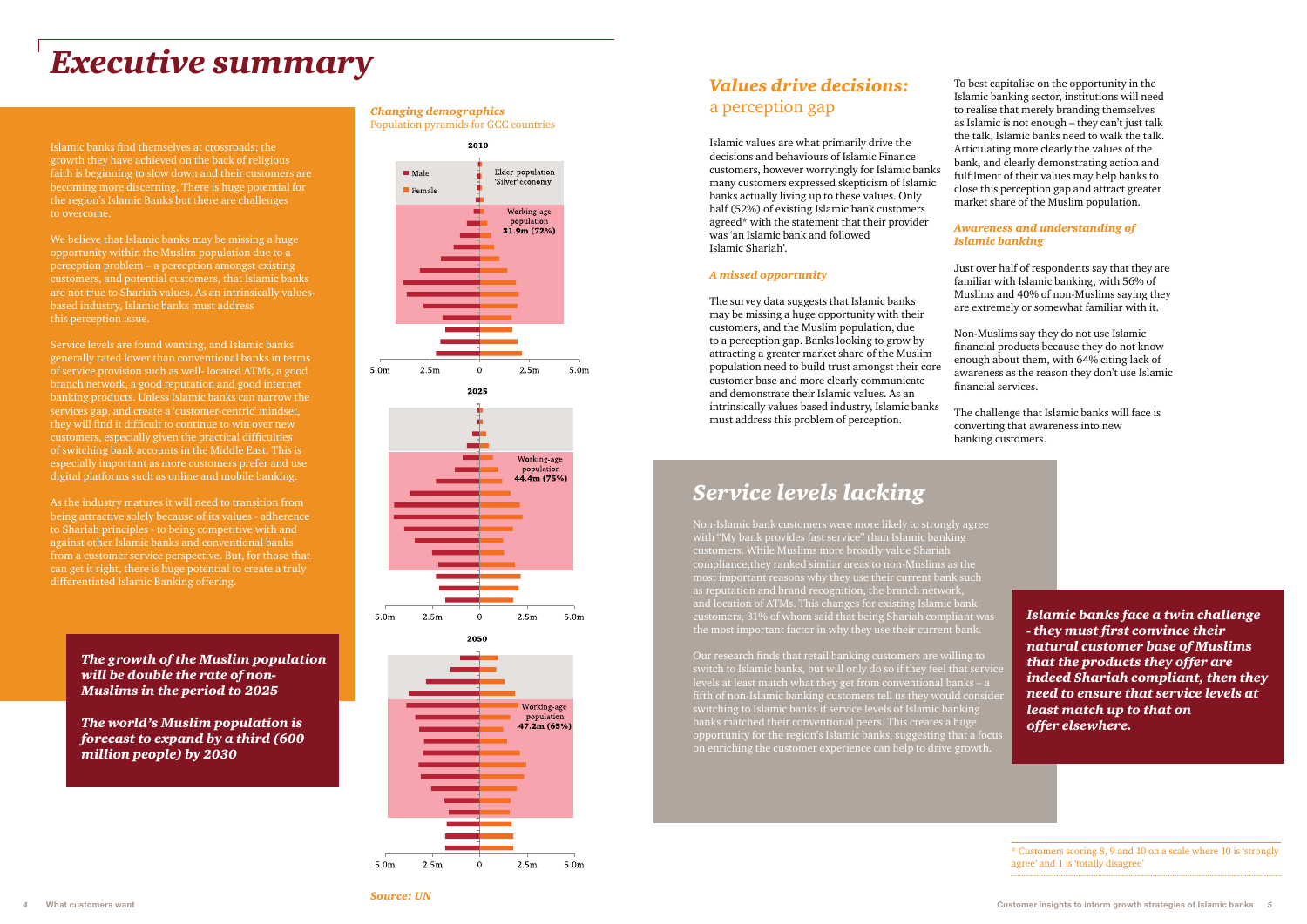### *Rise of the silver economy*

Generally, older Muslims were most aware of Islamic banking, probably reflecting a greater degree of importance attached to religious and cultural issues as people mature.

However, this does not necessarily translate into usage. The proportion of Muslims using a non-Islamic, or 'conventional' bank rises with age.

The demographics of the GCC mean there will be a huge increase in the elder population, or 'silver economy' forecast by 2050, and with it potential for Islamic banks to grow with the region. Winning, but more importantly retaining customers from an early age will be more and more important as customers have the potential to stay customers for longer. Islamic banks need to reverse the trend of conventional bank use as customers get older.

> located ATMs and brand recognition Although some Islamic banks are starting to expand

### *Going Glocal*

There are several strong brands that have emerged in the Islamic banking space. What is lacking though are brands that exists across multiple countries and are attractive to the Middle East's population, which consists of a large proportion of expatriates. When asked to list the top three reasons why respondents use their current banks, more than twice as many non-Islamic bank customers cited banking with an institution with a worldwide network as important compared to Islamic bank customers.

**What are the main three reasons you chose to work with your main bank?**

### Non-Islamic bank customers



### **Islamic bank customers**



follows Islamic Shariah

beyond their home countries, in general few can offer services beyond their home market. When considering that the world's Muslim population will expand by a third (600 million people) by 2030, this becomes particularly compelling.



### *Switching or staying-put?*

Non-Muslims are more likely to switch their bank (22%) than Muslims (15%), but Muslims are more likely to switch to an Islamic bank if they do change their accounts.

Women are loyal and far less likely to switch providers, but are relatively inactive customers compared to men. It's fair to say that a much higher proportion of all women surveyed had their own bank account than we initially expected - only 8% of women surveyed did not have an independent bank account.

### *Bricks versus clicks*

Customers who are spending less time in branches are increasingly using the internet and mobile banking platform as their most frequent way of interacting with their bank. For those institutions looking to achieve scale and grow market share, this behaviour offers Islamic banks the opportunity to leapfrog the development of an extensive branch network by creating something more innovative. Smaller branches designed to deal with procedures such as account opening and personal banking may be a better investment, coupled with developing mobile and internet platforms to capitalise on how active Muslim customers are on those channels.

Muslim women continue to like/prefer having women only branches available, but in reality they are rarely using them. More generally, women (Muslim and non-Muslim) use branches far more than men, but, they also prefer to use online banking and they cited online and mobile as very important when selecting a bank. This suggests that a compelling digital offering could be a far more significant factor in attracting new female customers than a much costlier effort to develop a network of women only branches. Islamic banks that can create a strong online and mobile offering that appeals to young females will find themselves with a more loyal customer base for the future.

These findings should inform the strategies of the region's Islamic banks, which are relatively young and still developing their distribution networks. Expensive outlays on acquiring branches and segregating female customers may be obsolete as the importance of visiting a bank diminishes.

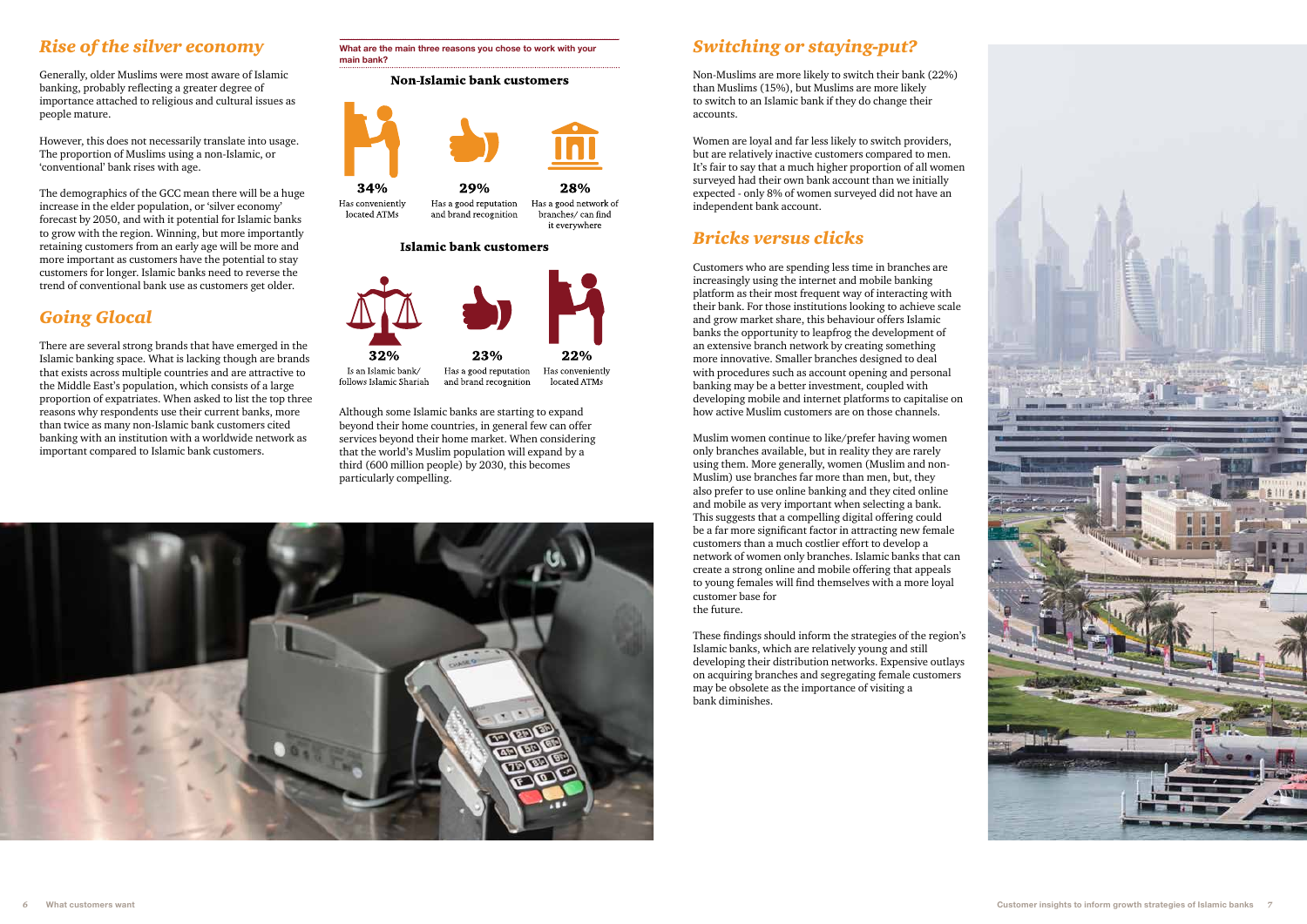# *A perception gap* An issue for Islamic banks that presents huge opportunity

Penetration levels (those actually using Islamic banking) are still surprisingly low, especially considering that our survey was conducted in the GCC. The majority of respondents (79%) identified themselves as Muslims, with 70% of them being either locals or expatriates from other Arab nations, suggesting at least some familiarity with Islam and Islamic banks.

| How familiar are you with Islamic Banking? |  |  |  |
|--------------------------------------------|--|--|--|

| Never heard of            | 12% |
|---------------------------|-----|
| <b>Not very familiar</b>  | 34% |
| <b>Somewhat familiar</b>  | 40% |
| <b>Extremely familiar</b> | 13% |

Generally, older Muslims were most aware of Islamic banking, probably reflecting a greater degree of importance attached to religious and cultural issues as people mature.

However, this does not necessarily translate into usage. The proportion of Muslims using a non-Islamic, or 'conventional' bank rises with age.



Of the 53% of respondents who said they were either somewhat or extremely familiar with Islamic banking, the most common features they were aware of about Islamic finance was that it was values based.

Adherence to Shariah law, absence of Riba (the Islamic concept of unjust gain, often equated with interest) and no interest rates were the main features of Islamic banking that respondents said they had some knowledge of. A concern to Islamic banks will be the low scores that they received from both Islamic banking users and non-users for facilitating transactions, trustworthiness, and for providing financial services.





% of Muslims banking with non-Islamic banks

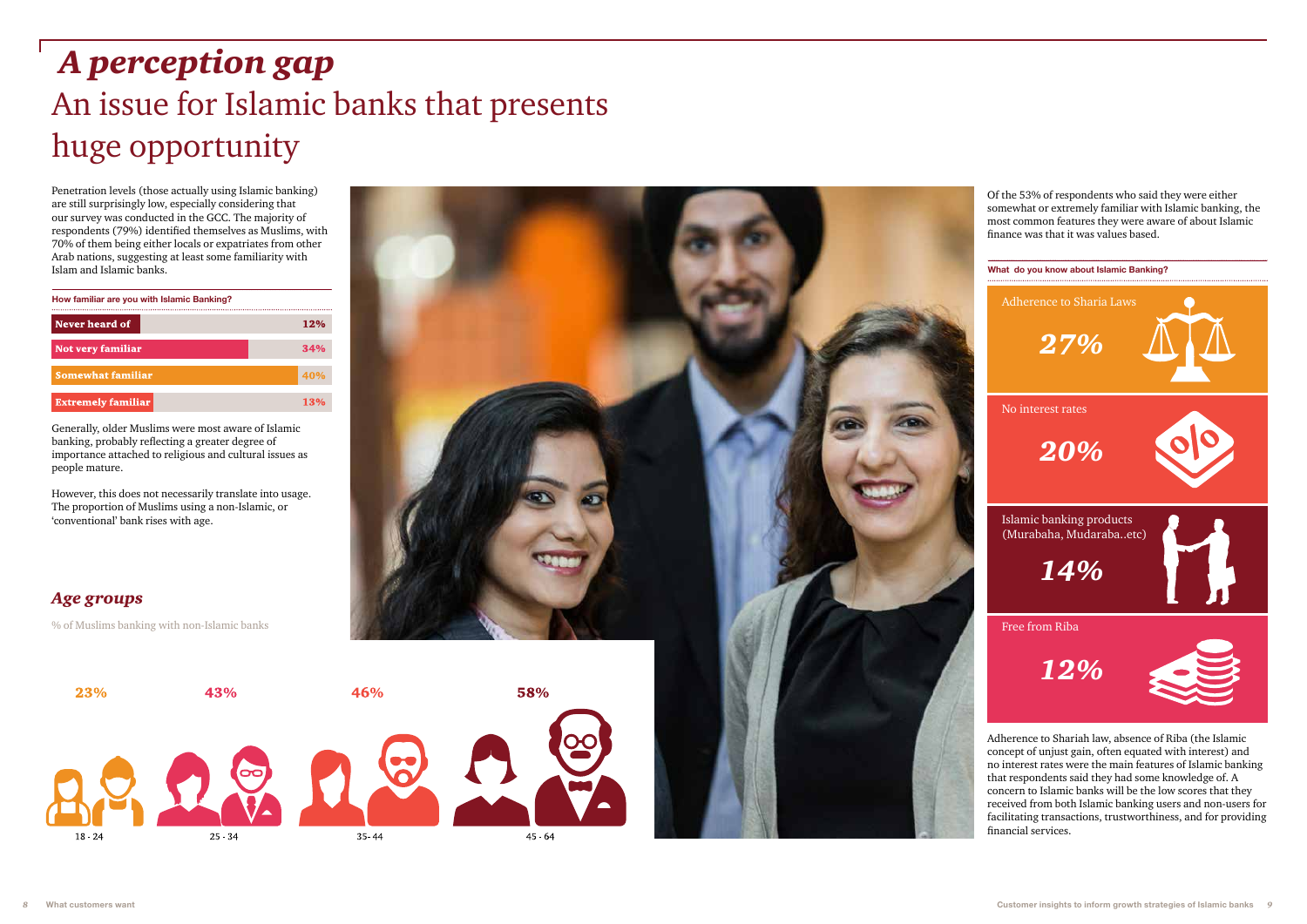Islamic banks have undoubtedly benefited from a large portion of their user base saying that they will choose Shariah complaint products regardless of the price and benefits. A total of 55% of existing Islamic bank customers said they always seek Islamic financial products.

The most pressing issue that Islamic banks must address is a values perception problem among Muslims. Only half (52%) of existing Islamic Bank customers agreed\* with the statement that their provider was 'an Islamic bank and followed Islamic Shariah'. It's evidence of the lack of faith in the industry, when a significant portion of existing Islamic bank customers lack trust and it should strike a chord with Islamic banks.

This requires a much broader and deeper process of educating the public and their own customers. If they can do that, the benefits for banks could be substantial. Nearly 45% of Muslims said they would switch to an Islamic bank for religious reasons including to follow the teachings of Islam or to avoid Riba.

Customers not currently using Islamic banks are more willing to consider switching to Shariah finance than we expected:

- 20% of all non-Islamic bank users said they would switch to Islamic banking if the services provided were better, more convenient and easier, of these one third were Muslims and two thirds were non-Muslims.
- 12% of non-Islamic bank users would switch for Shariah values / Islamic standards, these were all Muslims.

If Islamic banks can reassure Muslims that they really are Shariah complaint and not just 'dressing up' conventional banking and products as being Shariah complaint, and at the same time provide products and services that are competitive against conventional banks, they will reap great rewards by having a larger universe of possible customers.

A part of the reason many Muslims are suspicious of Islamic finance maybe the industry's tendency to mirror conventional banking products. This lack of innovation is perhaps also part of the reason why Islamic banks have so far struggled to truly differentiate themselves in the mindset of consumers.



\* Customers scoring 8, 9 and 10 on a scale where 10 is 'strongly agree' and 1 is 'totally disagree'



*45% Muslims said they would switch to an Islamic bank for religious reasons including to follow the teachings of Islam or to avoid Riba*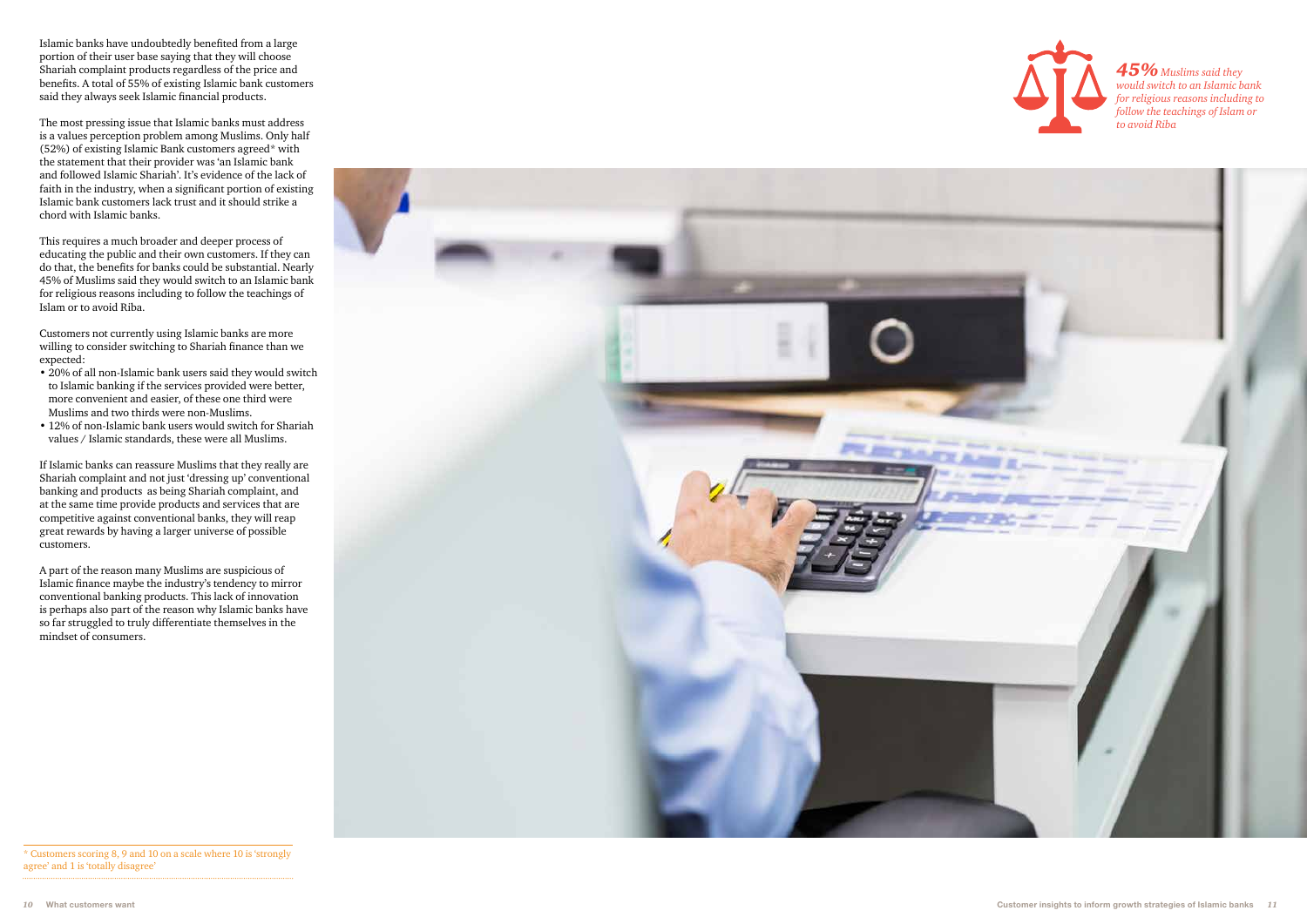# *What's important to customers* Aspirations and needs of customers and potential customers

Service levels and infrastructure are overwhelmingly the most significant factors for determining which bank a customer uses. When asked to name the top three reasons that customers use their current bank, the most popular responses all related to customer service and ease of use. The most frequently cited reasons were conveniently located ATMs, a good branch network, a good reputation, good internet banking products, and Shariah compliance. However, Islamic banks generally rated lower than conventional banks in terms of service, except around the friendliness of staff and online/mobile banking products.

In light of the survey's findings about the use of online/ mobile banking, importance of ATMs, and declining use of branches, Islamic banks may be able to capture a significant part of the market by developing a wider network of smaller branches or banking facilities. These could include a next generation of smarter ATMs that can handle more of the transactions that people currently use branches for. These could also fit more easily into regional population centers like residential districts and malls, rather than investing in traditional branches. This presents opportunity to achieve more scale at a relatively lower cost.

Although Shariah compliance was obviously ranked more highly as a determining factor by Muslims, it was not the most significant factor. Instead, Muslims and Non-Muslims ranked similar issues as the most important reasons why they use their current bank. The top three reasons for Muslims were reputation and brand recognition, the branch network, and location of ATMs.

This changes for Islamic bank customers, 31% of whom said that being Shariah compliant was the most important factor in why they use their current bank. They seem to be less interested in service levels as a result. Islamic customers rated their primary bank significantly lower than conventional bank customers for having easy processes, being innovative, providing fast services, and having a good network of ATMs.



Only 14% of Islamic bank customers said they thought their bank provided fast service and 11% said they thought their bank has easy processes, compared to 20% and 21% respectively for conventional bank customers. This also showed up in how strongly people agreed with the statement "My bank provides fast service". Non-Islamic bank customers were more likely to strongly agree with this statement than Islamic customers.

One area where Islamic banks did score better than conventional banks was for the friendliness of their staff. Just under 15% of Islamic customers said their bank had 'willing and polite staff' compared to 11% for conventional banks. This is one service orientated area where the performance of Islamic banks is better than conventional ones. Non-Muslims respondents said they would happily switch to an Islamic bank if the service levels matched or exceeded their current bank.

At the moment the figures suggest that Islamic banks have some way to go before service levels match those of conventional peers.

One fifth of non-Islamic bank customers said they would switch to an Islamic bank if they offered better services and were more convenient. Other considerations would also tempt them, with 10% saying that higher profit rates would encourage them to switch to an Islamic bank, and 17% saying that lower charges would convince them to switch. In comparison, just 4% of Islamic bank users said they would switch to another Islamic bank for higher profit rates, 7% would switch for lower charges, and only 9% would switch for better services and greater convenience. Unless Islamic banks can narrow the services gap, they will find it difficult to continue to win over new customers, especially given the practical difficulties around switching bank accounts in the Middle East. This is reflected in how few people are open to the idea of changing their bank

accounts, with 29% of respondents saying that not likely to change their accounts in the next 12 months and no difference the likely of Islamic and non-Islamic customers to change their accounts.

As 26% of non-Muslims said they chose their current bank based on personal recommendations, Islamic banks will perhaps have to improve their services before their current customers start recommending them to anybody else.

Islamic banks face a disadvantage when trying to attract conventional bank customers, due to their lack of a global network. When asked to list the top three reasons why respondents use their current banks, more than twice as many non-Islamic bank customers cited banking with an institution with a worldwide network as important compared to Islamic bank customers.

 Although some Islamic banks are starting to expand beyond their home countries, in general few can offer services beyond their home market.

Given this lack of a global network, Islamic banks will need to try harder in providing fast and efficient services and attractive returns, if they hope to attract conventional customers.

*One fifth of non-Islamic bank customers said they would switch to an Islamic bank if they offered better services and were more convenient*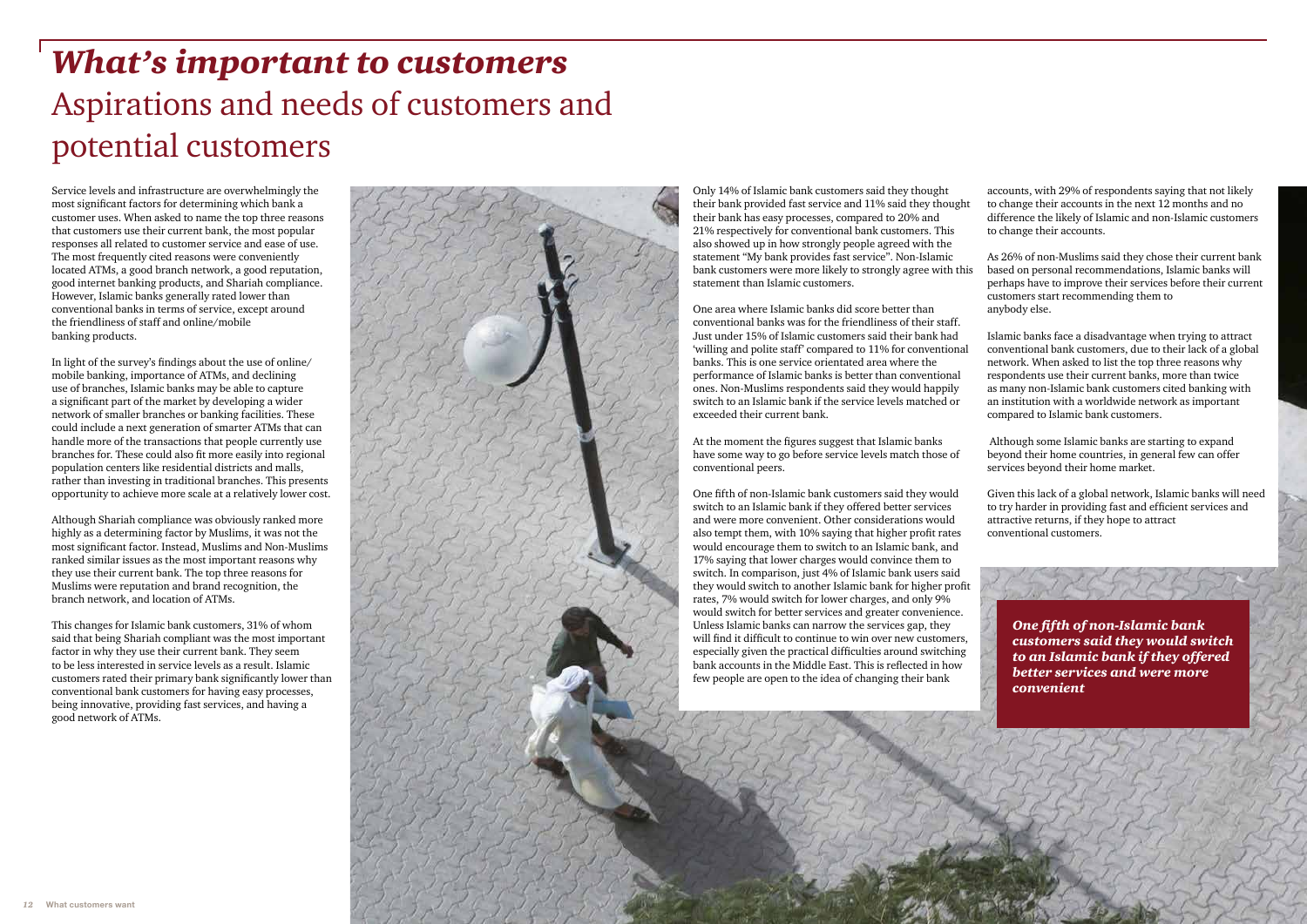# *Bricks versus clicks* Technology as a springboard for growth

Customers are spending less time in branches and more time engaging with their banks through digital services like internet and mobile platforms. As a result Islamic banks, most of which are less than 40 years old, have the potential to leapfrog the development of widespread retail outlets and move instead to provide best-in-class online offerings as a way of attracting and retaining customers.

Internet banking is the preferred channel for both men and women, and 51% of respondents said internet banking was an important factor in determining who to bank with.



Nearly 60% cited the convenience of being able to bank anywhere at any time without having to visit a branch, and ease of use, as the reason why they attach such importance to online banking.

Only 8% of women do not have an independent account and it is significantly higher among non-Muslim females.

Just over half of respondents said a good online banking service was very important when choosing who to bank with. Both Islamic and non-Islamic bank customers ranked online banking at about the same level of importance, but women tended to rank online banking as more important than men. As both sets of customers rank online banking as such an important feature this areas presents a good opportunity for Islamic banks to boost their offering to appeal to Muslims and non-Muslims.

Mobile banking featured less prominently, and was not among the top 10 reasons for choosing a bank for either Islamic or conventional bank customers.

This is perhaps surprising given the prevalence of smartphones in the region, but is probably more a reflection of the slow adoption of mobile services by the banks, rather than the customers. As penetration of smartphones increases Islamic banks are wellplaced to invest in developing this area to facilitate the transfer of customers away from branches and onto digital platforms.

This should be a compelling investment for Islamic banks as those customers that do use mobile banking are strong supporters of it. Several respondents said that mobile banking was the quickest and easiest way of interacting with their bank for simple tasks like transfers and checking statements.

Whilst customers don't cite it as really important when choosing a bank, mobile banking apps are one of the most frequently used ways they to interact with banks. Nearly 50% of respondents that use mobile banking do so at least weekly. For internet banking users the figure is 54%. For branch users it falls to just 7% and 17% for telephone banking.

Muslim customers were also twice as likely to say

that mobile banking was their preferred channel, compared to conventional bank customers, although the majority of both Muslim and non-Muslims cited online as their favourite method of banking.

There also appear to be some differences in how Islamic bank customers interact with mobile and online banking:

- Islamic customers say the services are useful for making transactions easier and are faster,
- Non-Islamic bank customers like the convenience that mobile platforms offer.

The implication of this could be that Islamic bank customers are using mobile apps for transactions, while other customers are simply checking and monitoring their accounts, which in turn feeds into the idea that Islamic bank customers are leapfrogging branch-banking and moving straight to mobile banking.

Has a good reputation and brand recognition Has a good network of branches Is an Islamic bank/ follows Islamic Shariah Provides fast service Has easy processes Is financially sound Has willing and polite staff Offers good user-friendly mobile Bankin Offers International Banking services Was always used by my family Has branches for wome

Offers good internet-based services & solutions Recommended by partners, friends or relatives Is a multinational bank with worldwide operations

Given the emphasis customers are putting on digital channels, Islamic banks also have an opportunity to attract conventional bank customers if they can use technology as a way to provide a differentiated service. Digital channels may well be a better focus of investment than branches.

#### *Drivers for choosing main bank*

The main reason for choosing an Islamic bank is the fact that it follows the Islamic Shariah. For conventional banking it is more important to have conveniently located ATMs



### *What are the main three reasons you choose to work with your main bank?*





*As penetration of smartphones increases Islamic banks are wellplaced to invest in developing this area to facilitate the transfer of customers away from branches and onto digital platforms.*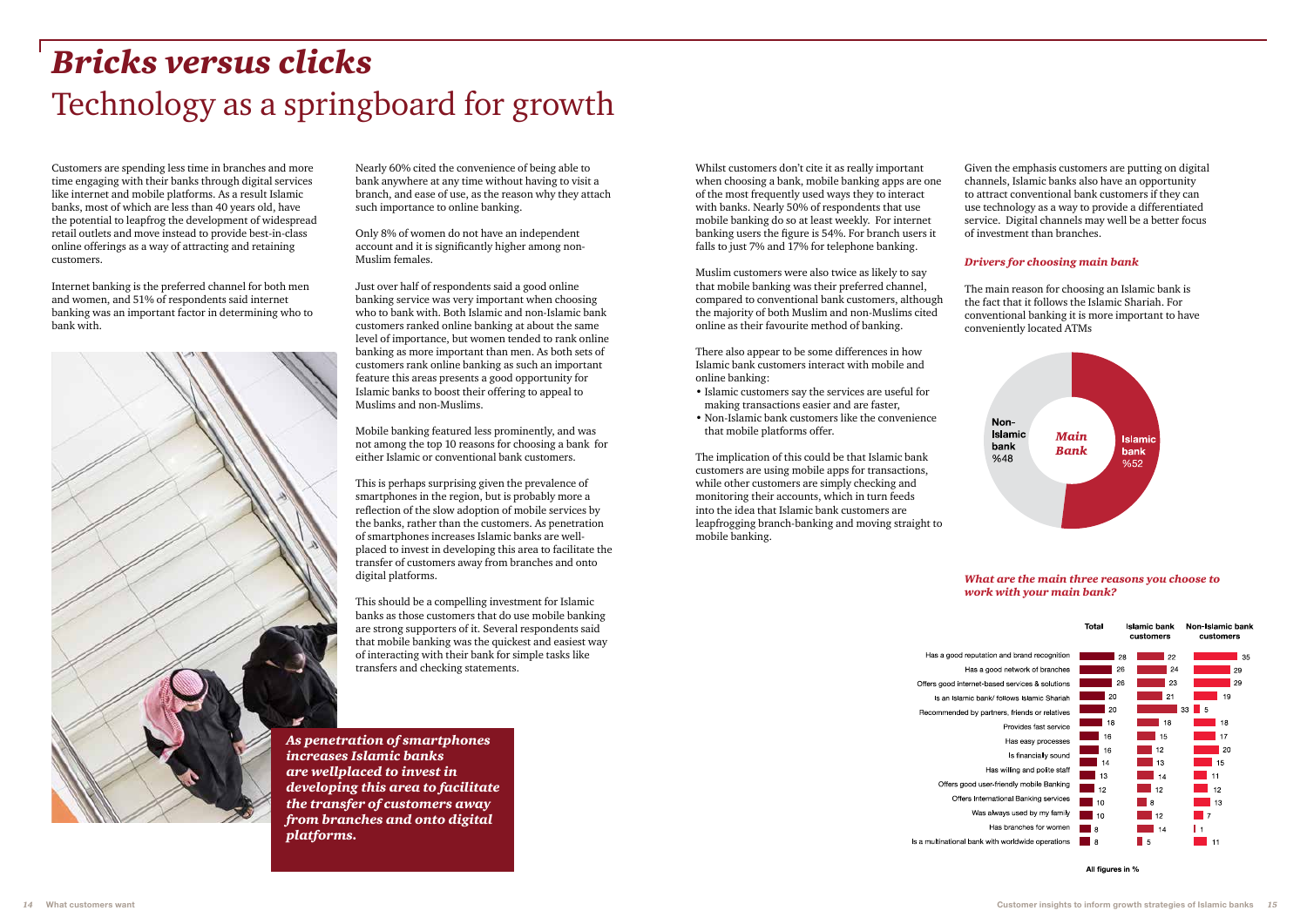# *What women want* Looking again at how to grow the female customer base

One of the key differentiating factors for Islamic banks has been their embrace of services designed exclusively for women. Although this has developed as a result of cultural and religious factors, it can be extremely beneficial to Islamic banks.

Women are loyal customers, with far less females open to the idea of switching their accounts than men. The survey found that 35% of women would not consider changing their bank accounts, compared to 25% of men. Islamic banks could do well to focus more attention on understanding what women customers want and how to better serve them. The assumption that women are best served via female only branches could soon become outdated and a better model could be developed around a robust digital strategy.

Our survey found that more women than men visit branches, while men are the most active users of internet banking. While at first this may suggest banks should invest more in female only branches, this may not be the case - although more women than men visit branches, they are far less frequent visitors to them. Only 10% of women said they use a branch more than once a month, compared to around 30% of men.

The majority of female respondents said that their preference is to use online banking. Women also rated online and mobile banking platforms as very important when selection a bank.

This suggests that a compelling digital offering could be a far more significant factor in attracting new female customers than a much costlier effort to develop a network of women only branches. Bricks and mortar investment to segregate branches will increasingly lose value as women use more services online.

The challenge for banks will be to ensure that their digital offering satisfies the demand of female customers, who appear to want different things to men. Although the ease of use was the main reason for women to prefer online banking, they were much less interested in saving time by using it. Instead more women than men saw online banking as an issue of

safety, offering security in the event of an emergency. The research suggests that rather than a single online offering for both genders, men will be more receptive to a product that saves time and effort, while women want a platform that is easy to use and offers security in an emergency. In particular respondents said that being able to make emergency money transfers or get faster responses for their bank than through a branch was attractive to them.

Women are also far less active as customers in general compared to men. Male customers use every channel more than females, whether branches, online and mobile banking, or telephone banking. Nearly 40% of women are using internet banking at least once a week, compared to over 60% of men. While less active as customers, women may be more loyal. 55% of women ranked themselves as unlikely to switch banks in the next 12 months. Only 35% of men said the same.

The majority of women have their own independent bank accounts. Only 8% of women do not have their own account, and of that minority over half say they intend to open an account soon.

# *Contacts*

### *Ashruff Jamall*

Global Islamic Financial Services Leader, UAE +971 4 304 3105 ashruff.jamall@ae.pwc.com

### *Prathit Harish*

Partner, Financial Services Consulting, UAE +971 4 304 3776 prathit.harish@ae.pwc.com

#### *Madhukar Shenoy*

Partner, Financial Services Regulation, Bahrain +973 1 711 8880 madhukar.shenoy@bh.pwc.com

### *Mutahar Abdallah*

Senior Director, Assurance, Saudi Arabia +966 11 465 1002 mutahar.abdallah@sa.pwc.com

### *Mohamed Elmoataz*

Partner, Assurance, Qatar +974 4 419 2720 mohamed.elmoataz@qa.pwc.com

### *Hazem Galal*

Partner, Cities and Local Government Sector Global Leader, Qatar +974 4 419 2852 hazem.galal@qa.pwc.com

### *Nitin Khanna*

Partner, Deals, UAE +971 4 304 3200 nitin.khanna@ae.pwc.com

### *Steve Drake*

Partner, Middle East Capital Markets Leader, UAE +971 4 304 3421 steven.drake@ae.pwc.com

### *Ebrahim Karolia*

Partner, Tax, Bahrain +973 1 711 8884 ebrahim.karolia@bh.pwc.com

#### *Waseem Khokhar*

Managing Partner, PwC Legal, UAE +971 4 304 3181 waseem.khokhar@pwclegal.co.ae

#### *Andrew Garrett*

Partner, Risk Assurance Services, UAE +971 4 304 3111 andrew.garrett@ae.pwc.com

#### *Amin Nasser*

Partner, Middle East Entrepreneurial & Private Clients Leader, UAE +971 4 304 3120 amin.nasser@ae.pwc.com

### *Salmaan Jaffery*

Director, Financial Services Consulting, UAE +971 4 304 3144 salmaan.jaffery@ae.pwc.com



*The assumption that women are best served via female only branches could soon become outdated and a better model could be developed around a robust digital strategy.*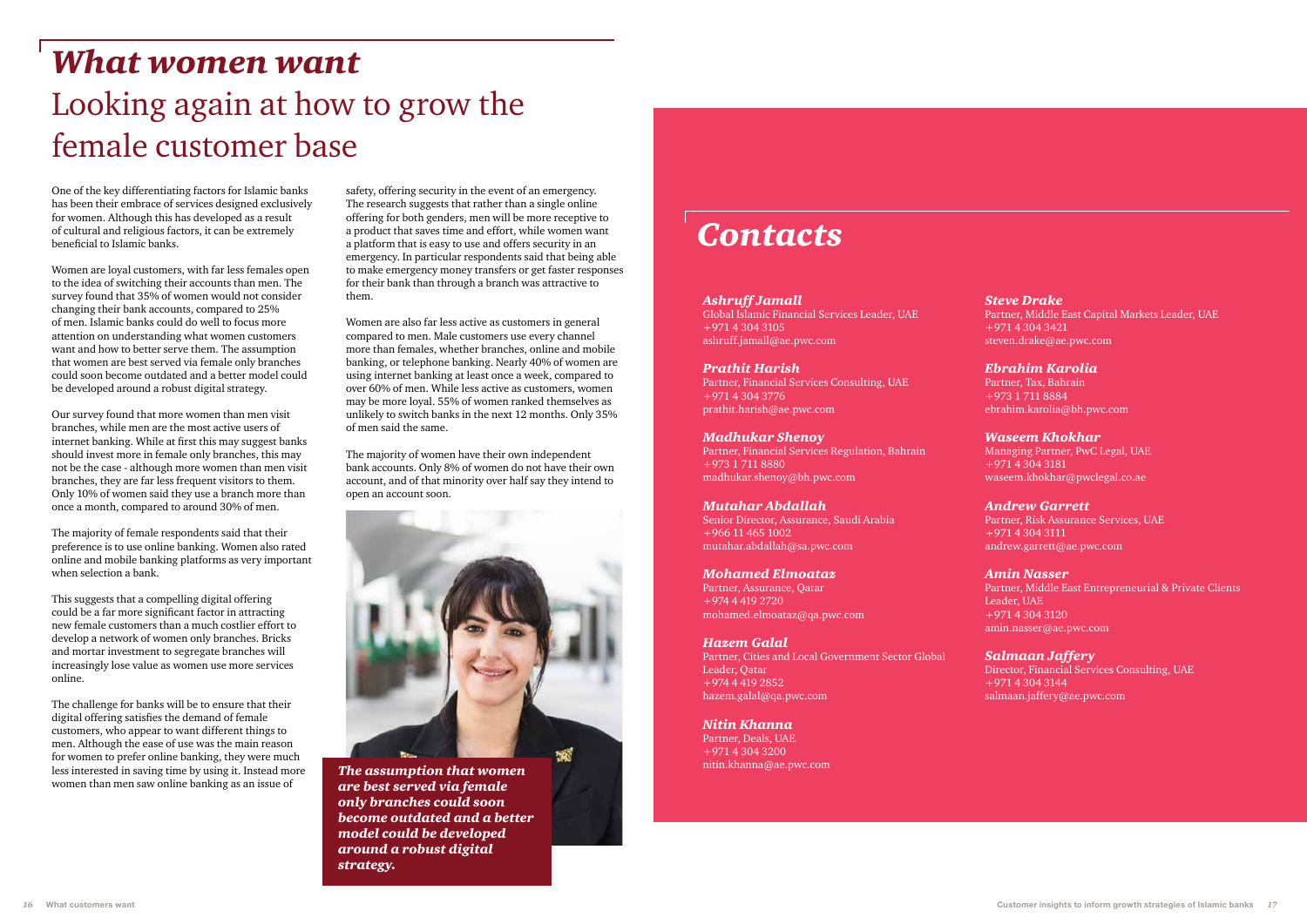# *Methodology*

| Approach                    | Quantitative survey                                                                                                                                                                                                                          |
|-----------------------------|----------------------------------------------------------------------------------------------------------------------------------------------------------------------------------------------------------------------------------------------|
| Data<br><b>Collection</b>   | Online data collection using YouGov<br>research panel                                                                                                                                                                                        |
| <b>Fieldwork</b><br>dates   | September 2014                                                                                                                                                                                                                               |
| Language of<br>interviewing | English or Arabic based on respondent's preference                                                                                                                                                                                           |
| Sample<br>description       | We conducted 540 interviews with:<br><b>Males and females</b><br>Ages 18-64 years old<br>Coverage: UAE, Kingdom of Saudi Arabia (KSA),<br>Bahrain, Qatar, Kuwait, Oman<br>Respondents who currently use a bank for personal<br>banking needs |

| <b>Nationality per country</b> |  |  |
|--------------------------------|--|--|
| Locals                         |  |  |
| <b>Arab Expats</b>             |  |  |
| Asian Expats                   |  |  |
| Westerners                     |  |  |

| 62% |  |
|-----|--|
| 38% |  |
|     |  |
|     |  |
| 15% |  |
| 43% |  |
| 29% |  |
| 13% |  |
|     |  |
|     |  |
| 34% |  |
| 33% |  |
| 33% |  |

| 7% |  |  |  |  |  |
|----|--|--|--|--|--|
|    |  |  |  |  |  |
| 9% |  |  |  |  |  |
| 9% |  |  |  |  |  |
| 8% |  |  |  |  |  |



| Nationality per country |            |            |           |  |  |  |  |
|-------------------------|------------|------------|-----------|--|--|--|--|
|                         | <b>UAE</b> | <b>KSA</b> | Other GCC |  |  |  |  |
| Locals                  | 15%        | 63%        | 35%       |  |  |  |  |
| Arab Expats             | 35%        | 31%        | 31%       |  |  |  |  |
| Asian Expats            | 40%        | 2%         | 27%       |  |  |  |  |
| Westerners              | 10%        | 4%         | 6%        |  |  |  |  |

| 'Other GCC' made up of: |    |  |  |  |  |  |
|-------------------------|----|--|--|--|--|--|
| Bahrain                 | 7% |  |  |  |  |  |
| Kuwait                  | 9% |  |  |  |  |  |
| Oman                    | 9% |  |  |  |  |  |
| Qatar                   | 8% |  |  |  |  |  |